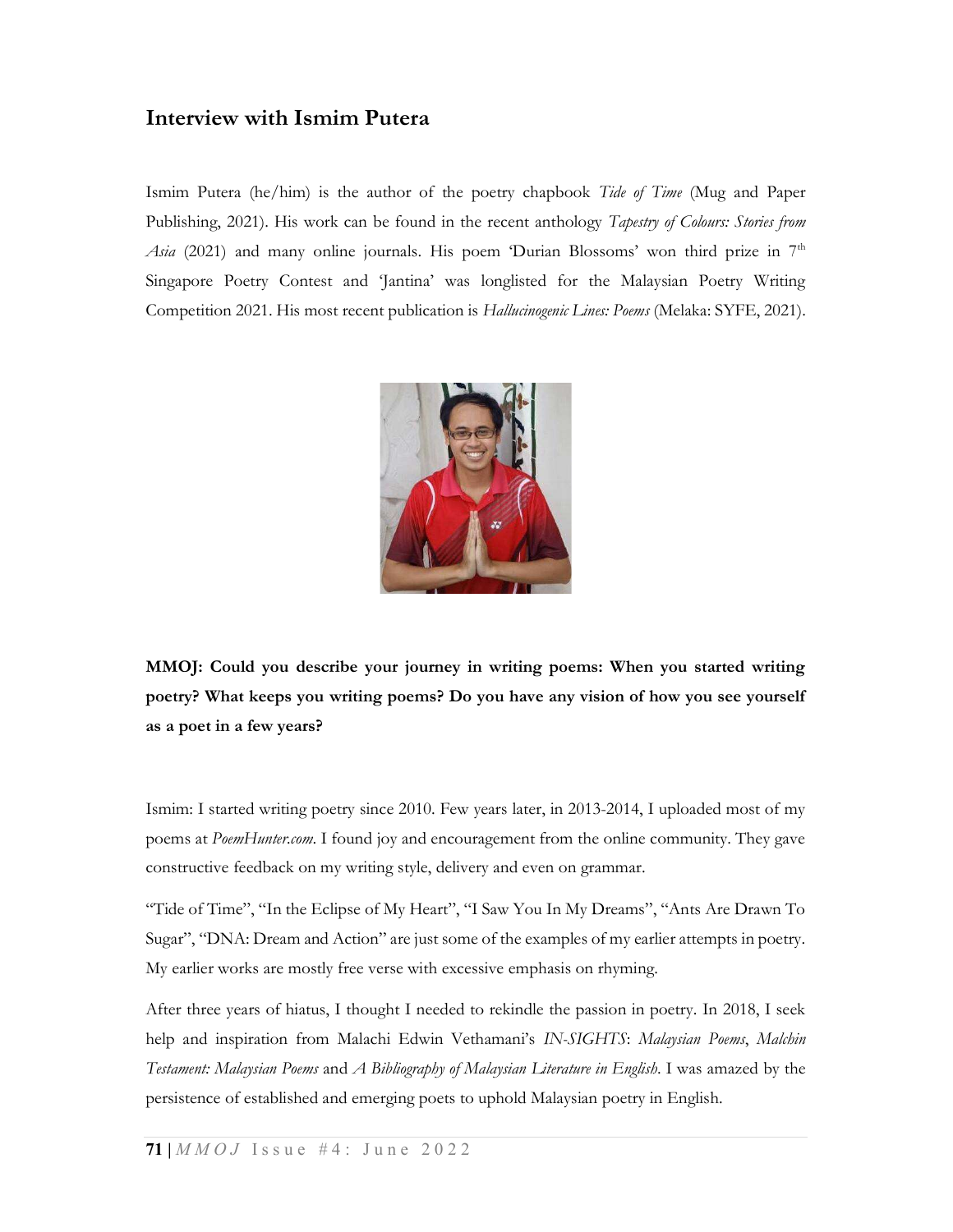2021 marks a small pinnacle in my poetry writing journey. To date, my works can be found in more than a dozen literary journals. Among them are: Anak Sastra, Singapore Unbound, Prismatica Magazine, Fahmidan Journal, The Remnant Archive, River Bird Magazine, Particles Magazine and not forgetting, Men Matters Online Journal.

With the help of Mug and Paper Publishing, I have published two poetry chapbooks namely "Tide of Time" and "There's A Candle in Your Heart" in 2019. My poems "Washing His Body" and "A Lump in Her Heart" have been included in To Let the Light In: Anthology of Life and Death (Asia Pacific Hospice Palliative Care, 2021). Most importantly, 'Durian Blossoms' won 3rd place in the 7th Singapore Poetry Contest and 'Jantina' was longlisted for the Malaysian Poetry Competition in 2021. In December 2021, I self-published Hallucinogenic Lines: Poems.

I will continue to write. I want my poems to flourish in both established and emerging literary journals. I want to write more about people, highlighting their plight and progress.

#### MMOJ: What are your preoccupations in your poems?

Ismim: My earlier works focused mostly on family, relationships, self-discovery and hope. Lately, I have sinfully ventured into exploring masculinity, gender relations, relationships and divinity.

Masculinity is perhaps the most challenging theme I have ever attempted and incorporated in my poems. Writing about manhood allow me to understand the art and science of manliness particularly in father-son relationship. Through poetry, somehow, I could vaguely outline my father's love and sacrifices. His endless concerns and fragility are expressed in 'My father kissed my mother' and 'And my father wants me to marry her'.

Exploring masculinity allows me to have a bird's eye view on the physical and spiritual form of a man's body. Poetry on masculinity is few and far between. I describe fragile masculinity in 'My Face' (Singapore Unbound, 2021) and 'No Man in an island' (Instincts #20). Concurrently, 'Jantina', 'True Fahmi dan' and 'Adam's Apples' are fresh lyrical rantings on gender relations and dysphoria.

I still do not fully understand relationships. Hence, I write poems about them. Not only I fail to unravel their intricacies, and in turn, I end up entangled in imaginary webs of intimacy as vividly depicted in "A Monsoon Man" (Omelette Magazine Issue 1), "He Is the Farmer of My Midnight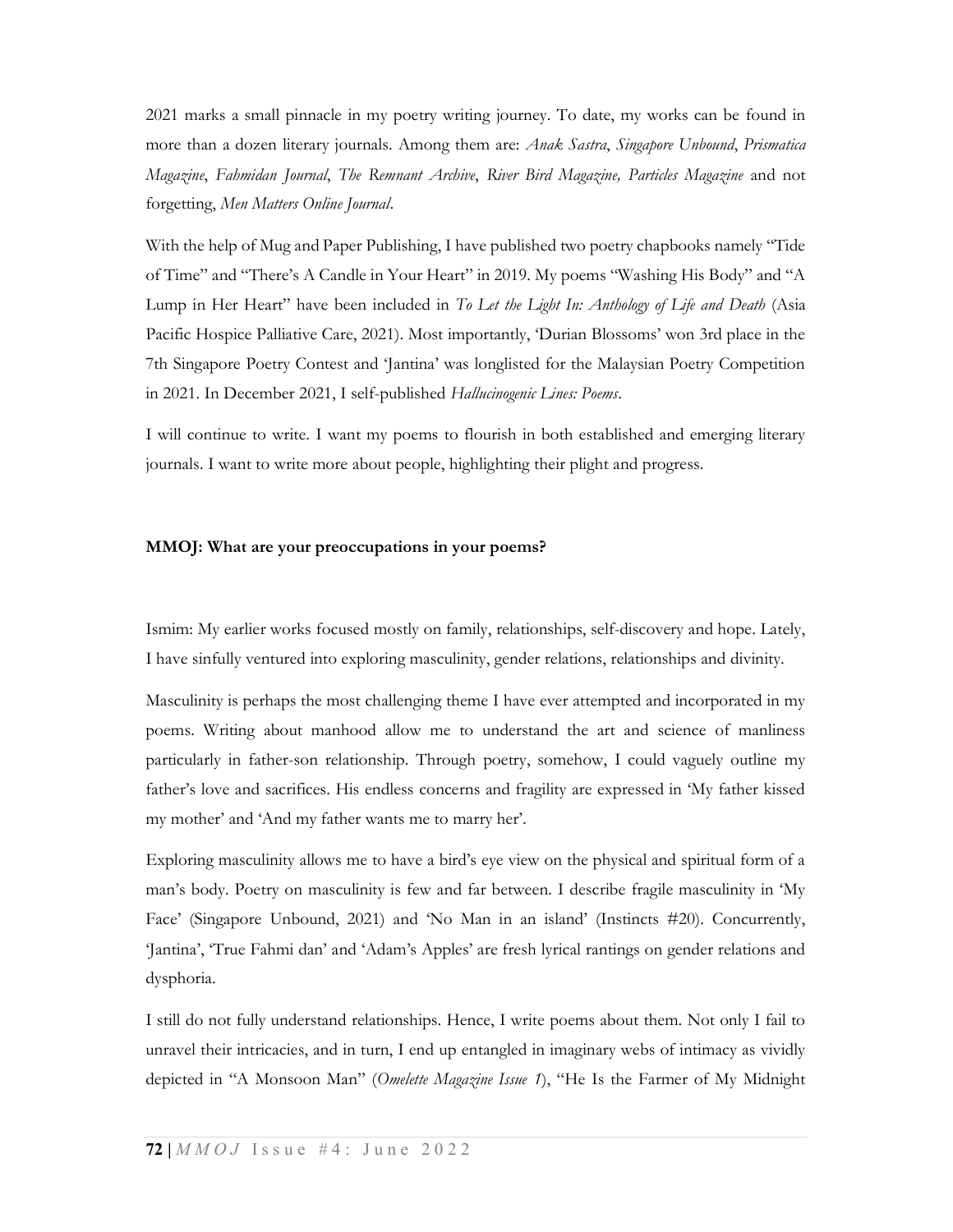Garden" (Prismatica magazine Issue 5) and "Washing His Body" (To Let the Light in: An Anthology of Life and Death, 2021).

Divinity never stops to intrigue me. I write speculative poems on gods, spirits, angels and religion just to spirit myself away. Sometimes I have to read those poems aloud in case they do not make any sense. Some sound like sea waves. Some sound like whirring wind. Some sound like a firework of fervid flames. But for whom the flames burn? I do not know.

### MMOJ: Who are your favourite poets and do they have any influence on your writing?

Ismim: I was from the generation that studied 5 poems, 6 short stories and a prescribed novel for SPM English Language paper.

Shakespeare's 'Sonnet 18' baffles most of the students at that time; same goes to Muhammad Haji Salleh's 'Si Tenggang's Homecoming'. Still, I enjoy the richness of sensory details and cultural heritage in Shirley Lim's 'Monsoon History'. 'If' by Robert Kipling is a garden of moral values and Frost's "The Road Not Taken" has always reminded me of the 'two roads diverged in a yellow wood'.

Emily Dickinson is by far my favourite poet. Her narrative poem 'There's Been a Death in the Opposite House' haunts me till today. I could hear her reciting the poem at the back of my head. Her poems are as mysterious as herself.

It is clear that my writing style is inspired by aforementioned poets. At a glance, they are rippled reflection of Shirley Lim's sensuous sacrarium, Dickinson's narrative nuances and Shakespeare's romantic runes.

#### MMOJ: Do you think about your position as a Malaysian poet writing in English?

Ismim: Yes. I always considered myself as an emerging poet. My writing is still in infancy stage. My perspective is myopic. I have many things to learn. The only way to advance myself further is to write as many poems as possible.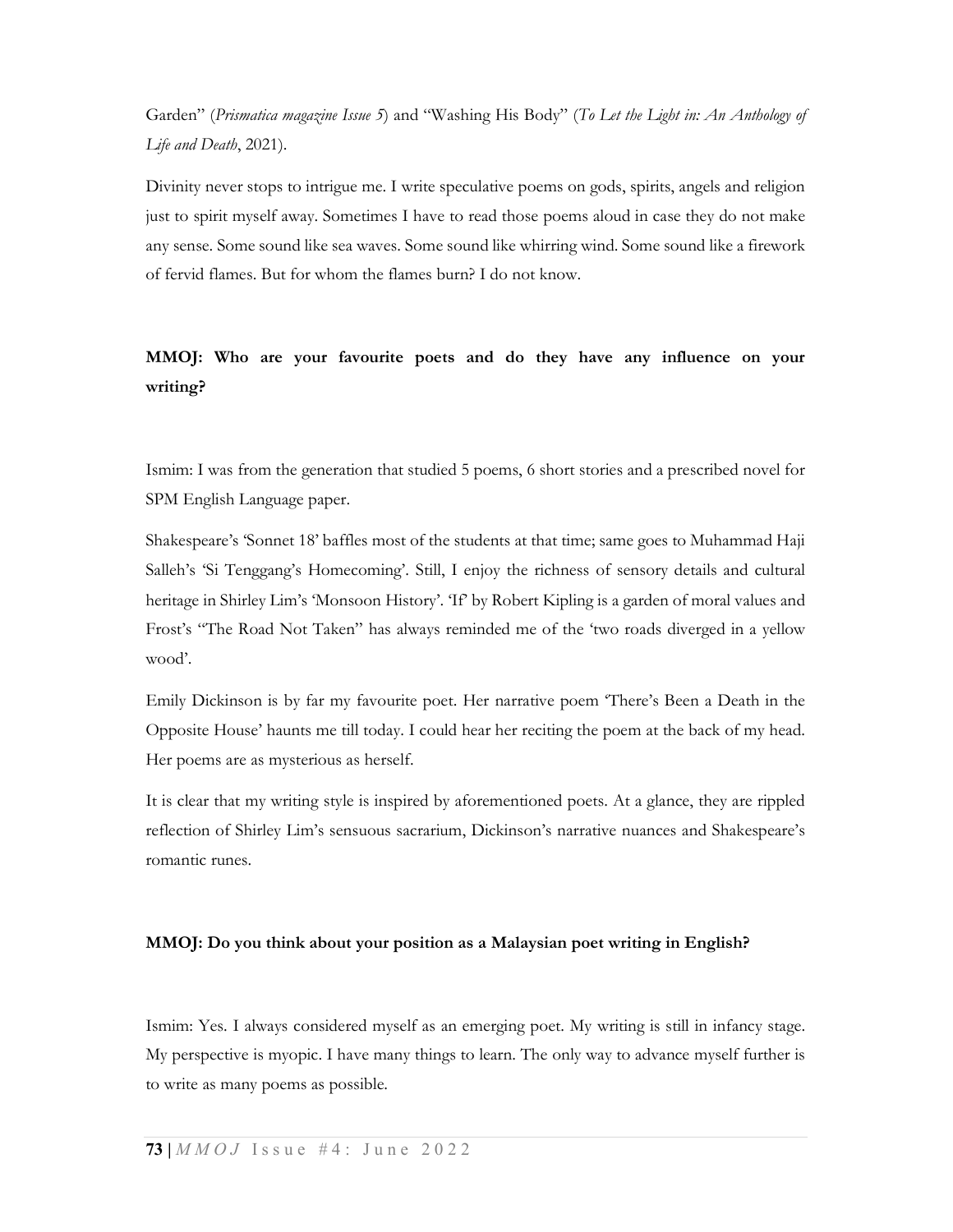## MMOJ: Please choose one of your poems from either Malaysian Millennial Voices or Year of the Rat and Other Poems and share your experience in writing the poem.

Ismim: My poem 'Jantina' has made her way into Year of the Rat and Other Poems. The poem is one of the weirdest poems I have written so far. The poem highlights the plights of gender inequalities, microaggressions and discrimination against gender-nonconforming people.

'Jantina' is a metaphorical narrative poem inspired from a Persian painting. It starts off by a group of men entering an egg-shaped entrance hunting for a person. While travelling in the cave, the men execute unimaginable sadism and savagery. At the end, the men discover a place called the Fountain of Eternal Paradise. The person that they are looking for is bathing with seven virgin princesses.

Readers are free to interpret the poem in the best way possible.